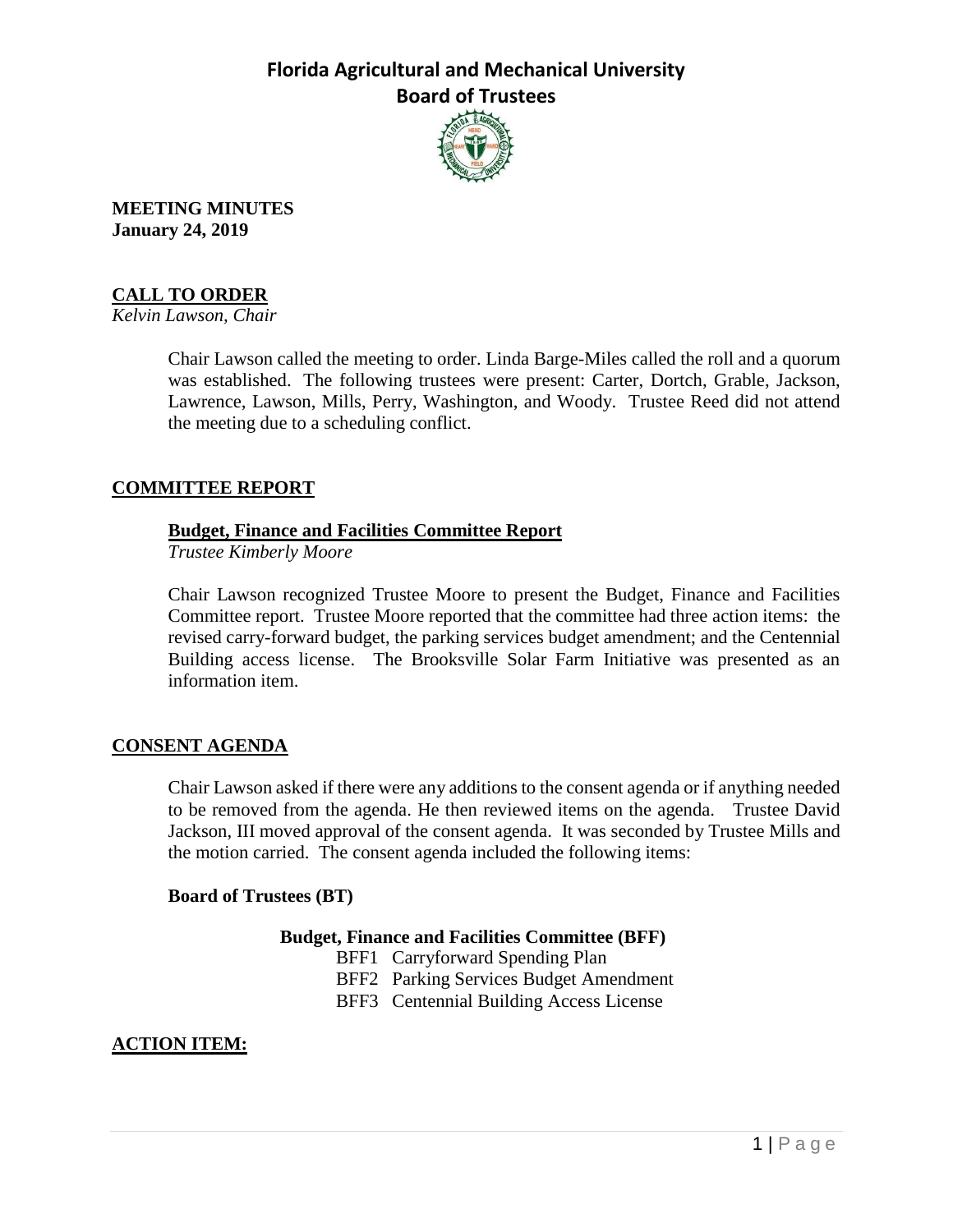

The interim Vice President for Research, Dr. Charles Weatherford presented an update regarding the industrial hemp project proposals. He indicated that the University would seek the Board's approval to negotiate with the following entities that were deem qualified respondents:

Eat Your Veggies, LLC Liberty Health Sciences Future Farm Technologies RBC-USA-United (RUU) Green Earth Cannaceuticals, Inc. Sunshine Hemp, Inc. Stem IH/Stiff Holding Company

He stated that in evaluating the proposals, the evaluation team would focus on:

| 1. Research            | 2. Location  | 3. Finances |
|------------------------|--------------|-------------|
| 4. Safety and Security | 5. Oversight | 6. Licenses |

7. Participation as a certified woman, veteran, and minority small owned business (History of collaboration with underserved populations).

VP Weatherford indicated that the committee asked the respondents several questions:

- 1. How would your company assess the invasiveness of various species of industrial hemp, the impact that industrial hemp has on the environment, and methods of sustainable cultivation.
- 2. What specific research projects would you be interested in conducting during the pilot project phase and how would it be accomplished?
- 3. How many sites would be used to assess the above research initiatives, and would your company be using FAMU sites in Brooksville and/or Quincy?
- 4. Please provide documentation which confirms the ability to support full funding of the project; that is audited financial statements.
- 5. Will your company be able to support multiple sites?
- 6. Will you be able to support monthly visits from the FAMU team, which will consist of agronomist; soil scientist; soil hydrologist; entomologist; agricultural systems engineer; and compliance officer?
- 7. What types of internships or research opportunities could your company provide for the FAMU students and faculty and staff that might be interested in working with you?
- 8. What other financial or relationship incentives would your company provide to FAMU?
- 9. Please describe your security plan for the containment and security of the industrial hemp.
- 10. What internal oversight will you provide?
- 11. Are you able to obtain the appropriate licenses for cultivation of industrial hemp species?
- 12. Is your company certified as a minority owned, woman owned, small/disadvantaged business, or veteran owned enterprise as determined by the Office of Supplier Diversity or an equivalent agency?
- 13. What is your history of collaboration with underserved populations in the industrial hemp or related industries?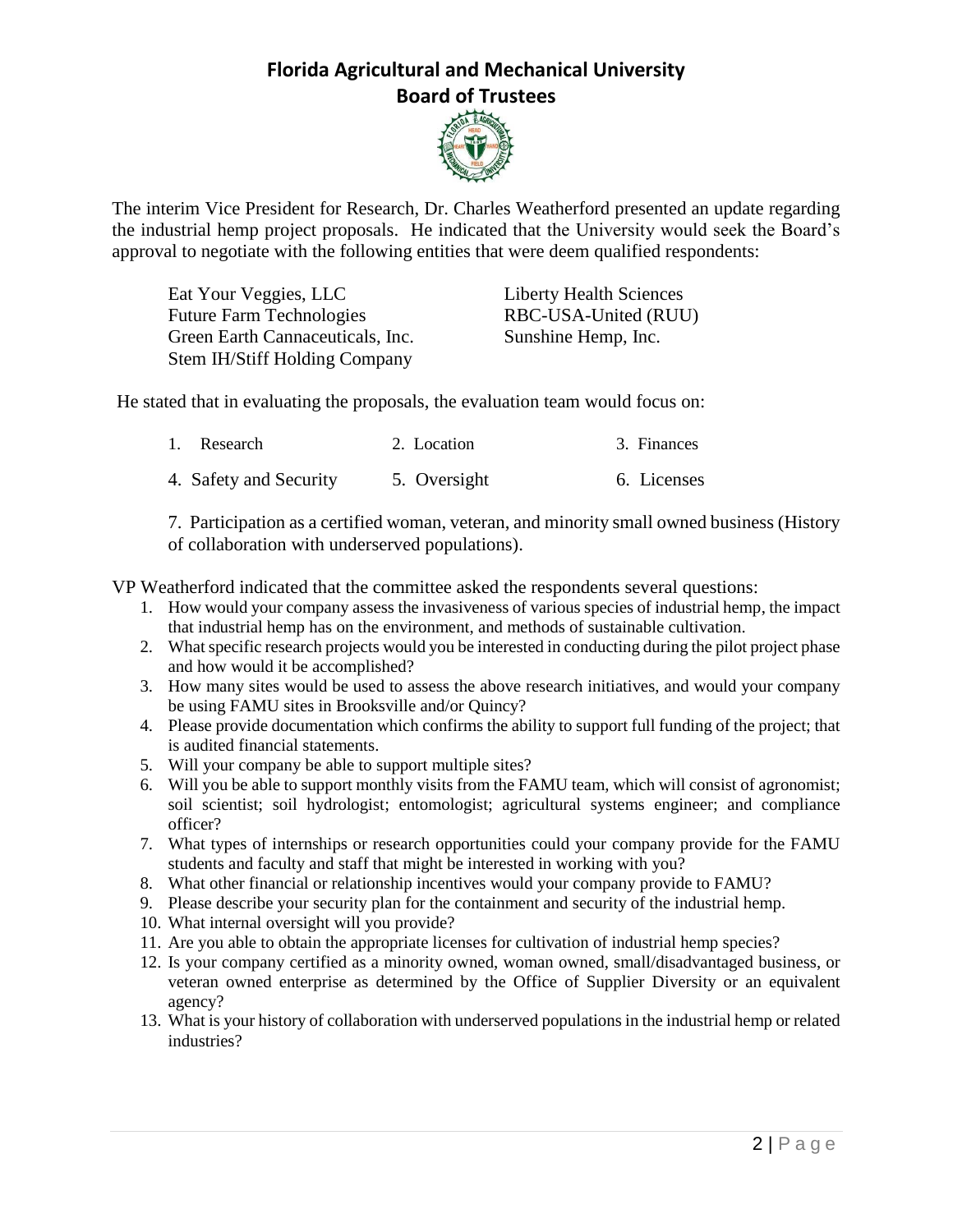

Dr. Weatherford indicated that the process includes the following next steps.

- Presentations to the committee on campus by the qualified respondents.
- Negotiation between FAMU and Respondents;
- Evaluation team recommends Respondent(s) for contractual agreement
- $\bullet$  BOT approval of final pilot project(s) and partner(s)
- Begin FDAC permit process

Trustee Moore moved approval of the motion to approve the University to negotiate with qualified respondents. It was seconded by Trustee Woody and the motion carried.

## **INFORMATION ITEM**

### **Brooksville Solar Farm**

Next, Dr. Fred Gainous, former President and current Executive Director of the Brooksville Agricultural and Environmental Research Station the Board gave a presentation regarding a proposal for a solar farm on the University's Brooksville property.

Dr. Gainous indicated that a committee was established to make recommendations regarding the merits of establishing a solar farm on the Brooksville property. The companies had to show value to students, teaching and learning, and the University. The committee reviewed proposals, conducted interviews and ultimately recommended Duke Energy, as the provided. Duke indicated that it wanted to be a corporate partner to the University and it would provide its data for all of its solar farms to the University for FAMU to establish a center for renewable energy.

Attorney David Self explained that the proposed contract has three phases:

- 1. Due diligence phase Duke would pay \$40 per acre while determining the value of the property. (Maximum two years)
- 2. Construction period Duke would pay \$400 per usable acre per year. This could amount to \$240,000 or \$320,000 per year. (Maximum two years)
- 3. Operational period Duke would pay \$850 per acre per year or \$510,000-\$680,000 per year, with an annual escalation in rent of two percent to 2.5 percent each year. Duke has also requested two options to renew for five years.

Dr. Gainous confirmed that the committee will do its due diligence to ensure that the University is getting a fair deal and will look at the deals other universities have. Trustee Perry suggested that the university should look at getting a percentage of Duke's gross revenues, as part of the negotiations. Trustee Carter, a former chair of the Public Service Commission (PSC), stated that any transaction by Duke would have to be approved by the PSC, regarding how it would impact the current rate payers.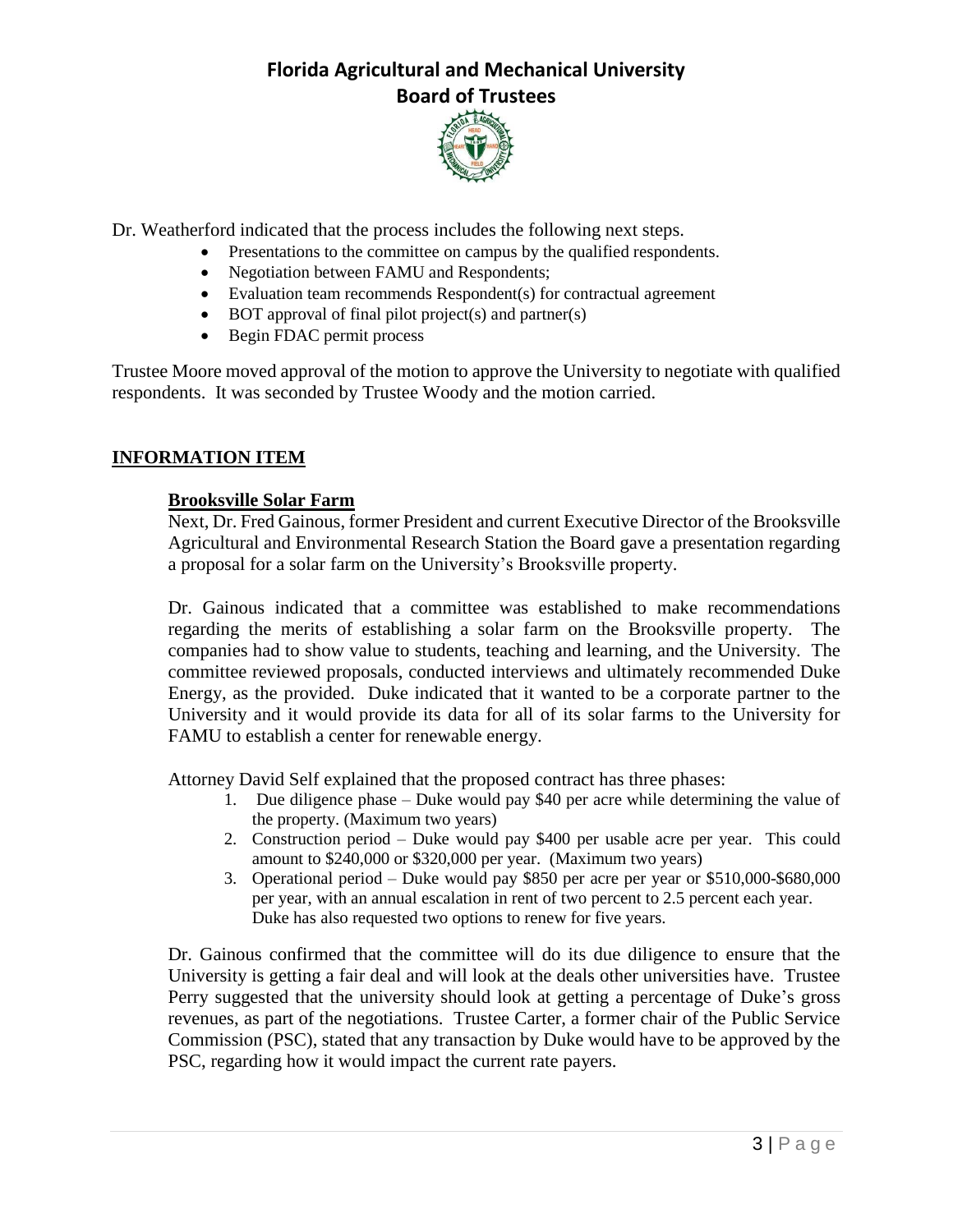

Trustee Moore asked that staff compile a list of questions and answers that they receive and provide that information to the full Board in March.

### **Key Open Leadership Positions**

President Robinson was recognized to provide an update on the status of key open leadership positions.

Vice President for Audit – The committee will start interviews the week of February 4, 2019 and President Robinson hopes to make an offer by the end of February.

Vice President for Legal Affairs – The committee is reviewing the applications and will provide the finalist to President Robinson by mid-February. An offer should be made by the end of February or early March.

Vice President for Research – Provost Edington has formed the search committee and expect the process to be completed by the end of the spring semester.

Dean for the College of Education – The new dean will start on July 1, 2019.

Dean for the College of Law – Provost Edington has hired a search firm and has appointed a search committee.

Superintendent of FAMU Developmental Research School – Two finalist are being scheduled for on-campus interviews and an offer should be made by the end of February or early March.

### **CASS Building and HBCU Capital Financing**

VP Wanda Ford indicated that the Center for Access and Student Success building (CASS) is on the Board of Governors' PECO list and is being recommended for five million dollars in funding.

Regarding the HBCU capital financing, the University is working with the BOG, the Division of Bond Finance, Rice Capital and the U.S. Department of Education to establish a closing date for the financing. The tentative closing date is February 15, 2019.